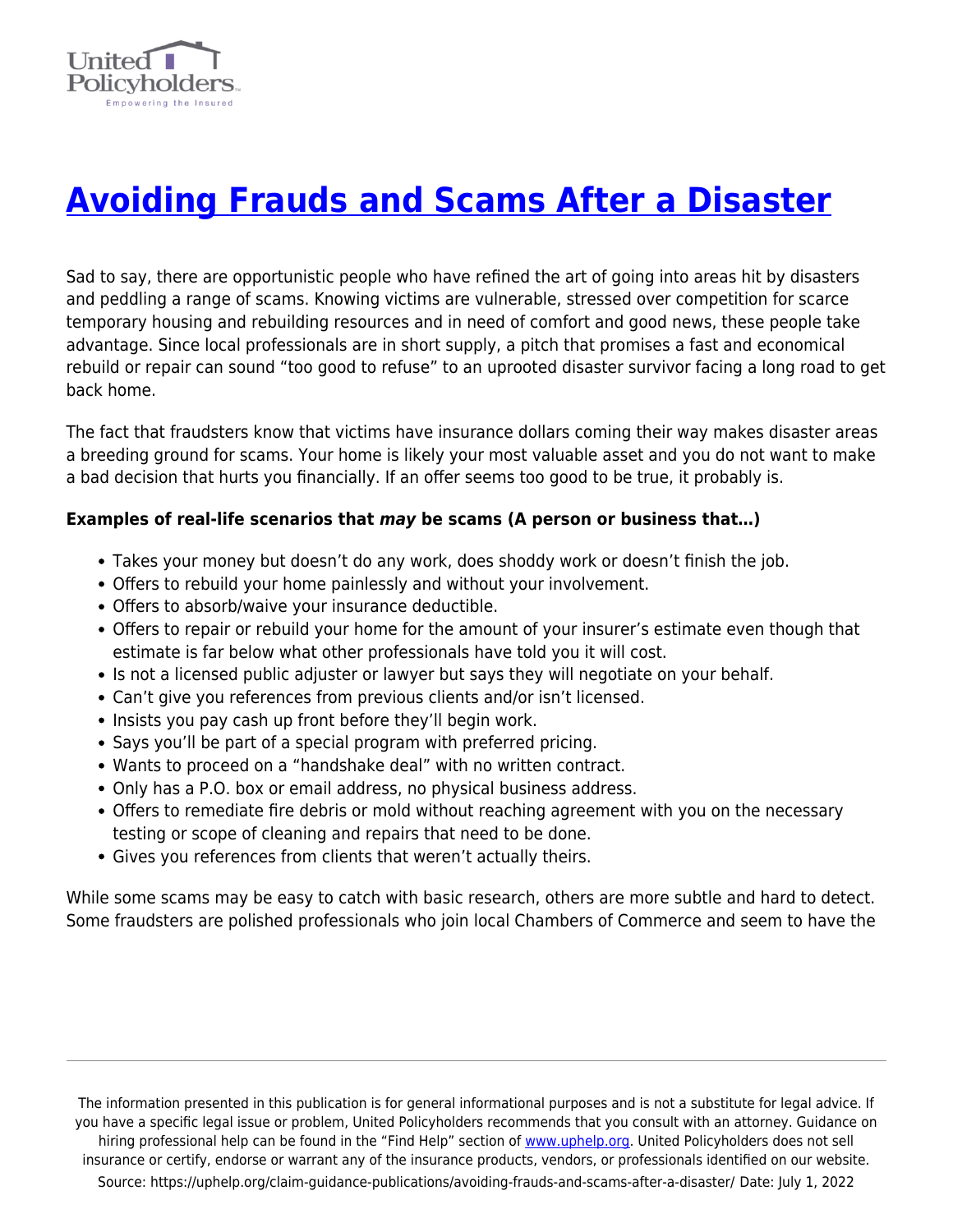

blessing of public officials and/or local community leaders. For example, a well-dressed out of town entrepreneur showed up after the 2017 North Bay, CA wildfires claiming to have successfully rebuilt scores of homes in another wildfire-impacted region. He introduced himself at community meetings for fire victims, claimed to be a "fire survivor" and a "rebuild specialist and natural disaster homebuilder" but reportedly took \$80k from one family and \$60k from another, and is now the subject of a criminal prosecution.<sup>[\[1\]](#page-2-0)</sup>

In another case, an Illinois contractor arrived in North Carolina after a hurricane, convinced homeowners to assign their insurance benefits to his company, and then provided unfinished and shoddy work that didn't actually complete repairs for any homes. Because insurance companies had already paid out benefits, homeowners were forced to pay out of their own pockets to get livable dwellings.<sup>[\[2\]](#page-2-0)</sup>

<span id="page-1-0"></span>Be especially wary of sales pitches that come via unsolicited phone calls, text messages or people who come up to you at public events that are aimed at disaster-impacted households. United Policyholders has been providing trustworthy guidance to disaster impacted households and communities through public events since 1991. In that time, we've encountered fake nonprofits, "Town Halls" hosted by vendors that have no connection to a government official or agency and a wide range of deceptive practices aimed at convincing disaster survivors they had a magic fix.

[According to the Coalition Against Insurance Fraud,](https://insurancefraud.org/fraud-stats/) insurance fraud steals at least \$80 billion every year from American consumers, and fraud occurs in about 10% of property insurance losses.

## **Best Practices**

- The best reference for any professional is a satisfied customer who is willing to speak with you. Verify professional standing, ask for references and check prior work where feasible.
- Never give out your personal information over the phone, (social security number, FEMA number (if you have one), or your bank information). After disasters, scammers have falsely claimed to be housing inspectors, claim adjusters, building contractors, or SBA or FEMA representatives in order to get access to your personal and financial information.
- Advance deposits are commonly required for professional work, but the amount should be reasonable (normally 20-33%). A request for a large up-front payment is a red flag.
- Only use licensed contractors and verify their license status. Always ask to see a vendor's business license and insurance or bonding documents before hiring them.

The information presented in this publication is for general informational purposes and is not a substitute for legal advice. If you have a specific legal issue or problem, United Policyholders recommends that you consult with an attorney. Guidance on hiring professional help can be found in the "Find Help" section of [www.uphelp.org.](http://www.uphelp.org/) United Policyholders does not sell insurance or certify, endorse or warrant any of the insurance products, vendors, or professionals identified on our website. Source: https://uphelp.org/claim-guidance-publications/avoiding-frauds-and-scams-after-a-disaster/ Date: July 1, 2022